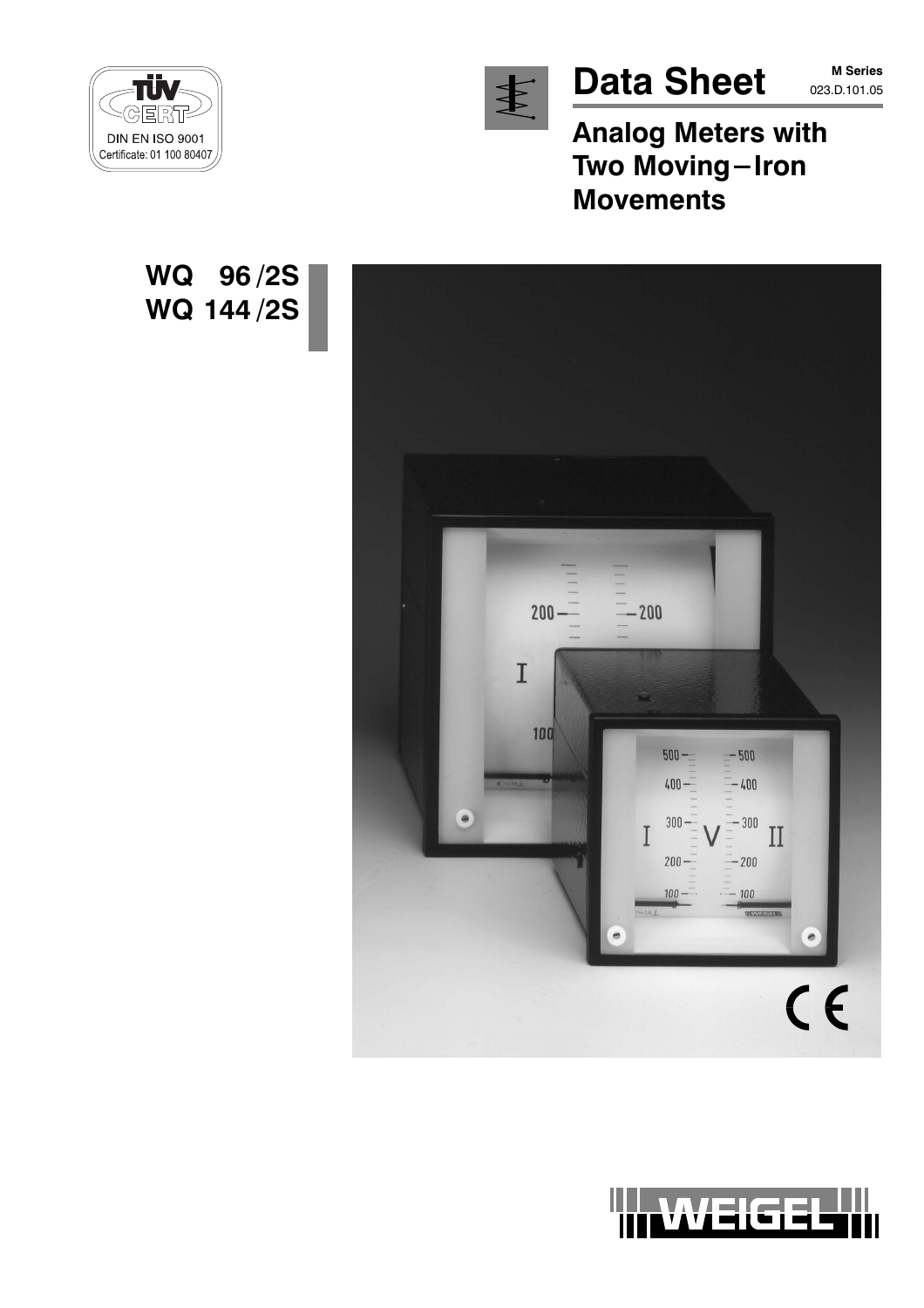## **Application**

The dual voltmeters WQ 96 /2S and WQ 144 /2S (M series) comprise two electrically independent moving-iron movements for simultaneously measuring two AC voltages, one to indicate the generator voltage, the other to indicate the power supply voltage.

The dual voltmeters are housed in pressed steel cases. They are suitable to be mounted in generating sets, power supply control panels, switchboards or mosaic panels.

### **Functional Principle**

Two electrically independent moving-iron movements, pivot susmoded. Spring loaded jewel bearings and silicon oil damping for<br>vibration and shock resistance.

## **Mechanical Data**

| case details       | square case suitable to be mounted<br>in control / switchgear panels<br>or mosaic panels, stackable |                                                       |
|--------------------|-----------------------------------------------------------------------------------------------------|-------------------------------------------------------|
| material of case   | pressed steel                                                                                       |                                                       |
| material of window | glass ♦                                                                                             |                                                       |
| colour of bezel    | black (similar to RAL 9005) ♦                                                                       |                                                       |
| position of use    | vertical $\pm 5^{\circ}$ $\bullet$                                                                  |                                                       |
| mounting           | stackable next to each other                                                                        |                                                       |
| terminals          | hexagon studs, M3 x 6 screws and<br>wire clamps<br>(WQ 96/2 only)                                   | connector blades $6.3 \times 0.8$ for protective wire |
| dimensions         | WQ 96 /2S                                                                                           | WQ 144 /2S                                            |
| bezel              | $\Box$ 96 mm                                                                                        | $\sqcap$ 144 mm                                       |
| case               | $\Box$ 90 mm                                                                                        | □ 137 mm                                              |
| depth              | $115 \text{ mm}$                                                                                    | 121 mm                                                |
| panel cutout       | $\Box$ 92+0.8 mm                                                                                    | □ 138+1 mm                                            |
| panel thickness    | $115$ mm                                                                                            | $140$ mm                                              |
| panel fixing       | 4 pieces WEIGEL<br>screw clamps                                                                     | 2 pieces type B<br>screw clamps<br>acc. to DIN 43 835 |
| weight approx.     | 1.2 kg                                                                                              | 1.5 kg                                                |

### **Electrical Data**

| measuring units                                                       | two AC voltages                                                                                                                                   |
|-----------------------------------------------------------------------|---------------------------------------------------------------------------------------------------------------------------------------------------|
| frequency range                                                       | 50  100 Hz                                                                                                                                        |
| overload capacity (acc. to DIN EN 60 051)<br>continuously<br>5 s max. | 1.2 times rated voltages<br>2 times rated voltages                                                                                                |
| enclosure code                                                        | IP 52 case<br>IP 00 for terminals without protection against<br>accidental contact<br>IP 20 for terminals protected against<br>accidental contact |
| measurement category CAT III                                          |                                                                                                                                                   |
| operating voltage                                                     | refer to Measuring Ranges                                                                                                                         |
| pollution level                                                       | 2                                                                                                                                                 |
| • also refer to "Options"                                             |                                                                                                                                                   |

## **Measuring Ranges**

| <b>AC voltages</b>                | operating voltage | power consumption<br>approximately | WQ 96 2/S WQ 144 2/S |
|-----------------------------------|-------------------|------------------------------------|----------------------|
| $2 \times 0$ 100 V $\check{ }$ )  | 300 V             | 1.8 VA                             | 2.5 VA               |
| $2 \times 0$ 110 V $\check{\ }$ ) | 300 V             | 2.0 VA                             | 2.3 VA               |
| $2 \times 0$ 150 V                | 300 V             | 2.2 VA                             | 2.6 VA               |
| $2 \times 0$ 250 V                | 300 V             | 2.3 VA                             | 3.9 VA               |
| $2 \times 0$ 500 V                | 300 V             | 2.1 VA                             | 3.8 VA               |
| $2 \times 0$ 600 V                | 600 V             | 2.5 VA                             | 4.5 VA               |
|                                   |                   |                                    |                      |

\*) also for use on voltage transformer,

please state primary rating of voltage transformer.

### **Scaling**

| pointer               | bar / knife-edge pointer                                            |                     |
|-----------------------|---------------------------------------------------------------------|---------------------|
| pointer deflection    | $060^{\circ}$                                                       |                     |
| scale characteristics | practically linear<br>down to $\frac{1}{5}$ th of full-scale rating |                     |
| scale division        | coarse-fine                                                         |                     |
| scale length          | WQ 96 /2S<br>60 mm                                                  | WQ 144 /2S<br>97 mm |

### **Accuracy at Reference Conditions**

accuracy class

reference conditions

ambient temperature position of use input others

 $23^{\circ}$ C $\pm$ 1K nominal position  $\pm 1$ ° rated measuring value DIN EN 60 051

1.5 acc. to DIN FN 60.051

### influence quantities

ambient temperature  $-25^{\circ}$ C ...  $+23^{\circ}$ C ...  $+40^{\circ}$ C position of use nominal position  $\pm 5^{\circ}$ stray magnetic field  $0.5<sub>mT</sub>$ 

### **Environmental**

| climatic suitability           | climatic class 2 ♦<br>according to VDE/VDI 3540, sheet 2 |
|--------------------------------|----------------------------------------------------------|
| operating<br>temperature range | $-25+40^{\circ}C$                                        |
| storage<br>temperature range   | $-25+65^{\circ}C$                                        |
| relative humidity              | $\leq$ 75% annual average, non-condensing                |
| shock resistance               | 15 g, 11 ms                                              |
| vibration resistance           | 2.5 g, 555 Hz                                            |
|                                |                                                          |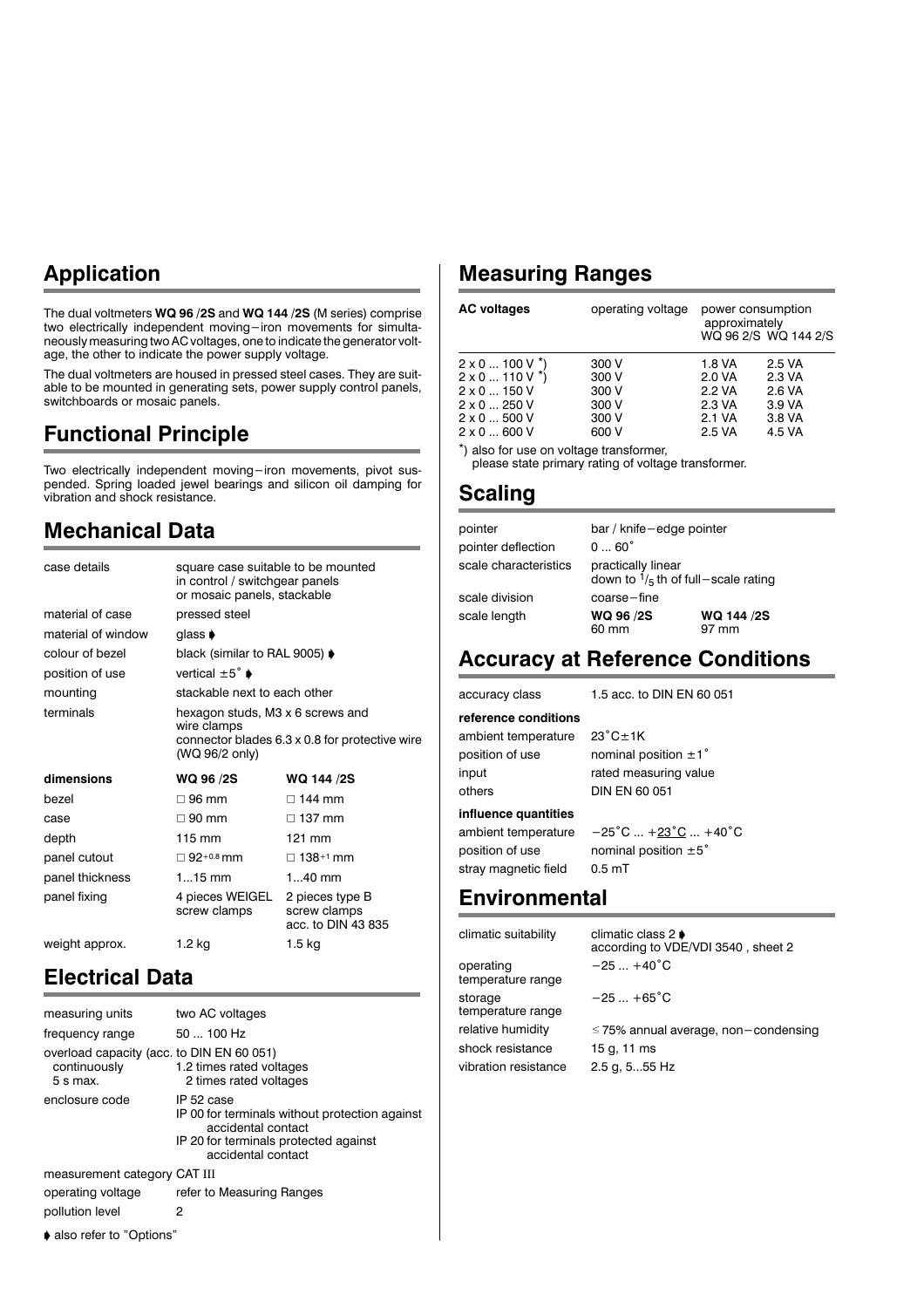



# **Data Sheet**

# **Analog Meters with** Two Moving-Iron **Movements**

## **Rules and Standards**

| DIN 43 700           | measuring and control instruments<br>for panel mounting;<br>nominal case and cutout dimensions                 |
|----------------------|----------------------------------------------------------------------------------------------------------------|
| DIN 43 701           | electrical switchboard instruments                                                                             |
| DIN 43718            | bezels and front panels                                                                                        |
| DIN 16 257           | nominal position of use and<br>position symbols<br>applicable for measuring instruments                        |
| DIN 40 050           | enclosure codes:<br>protection of electrical equipment against<br>ingress of solid foreign bodies and of water |
| DIN EN 60 051        | direct acting indicating electrical measuring<br>instruments and their accessories                             |
| <b>DIN EN 61 010</b> | safety requirements for electrically operated<br>measuring, control and laboratory<br>equipment                |
| VDE/VDI 3540 sheet 2 | reliability of measuring and control<br>equipment (classification of climates)                                 |

non-glaring glass

 $-10...+55^{\circ}C$ 

non-certified

0 ... 100% or

on request

deviating from standard, captions on request

on request e.g. "generator"

gray (similar to RAL 7037)

limited use in the tropics

climatic class 3 according to VDE/VDI 3540

3 kV based on 50 Hz. 1 min acc. to DIN 57 410

red, green or blue for important scale values

red, green or blue within scale division

pencil-marked on initial and end values

IP 54 splash-water protected front

on request 15°...165°

## **Options**

### case

window colour of bezel position of use

#### performance

climatic suitability

with operating temperature range marine application enclosure code dielectric test

#### dial

blank dial scale division and figuring

additional lettering additional figuring coloured marks coloured sector logo on the dial

#### accessories

terminal protection against accidental contact full-sized rear cover (WQ 96 /2S only) or protective sleeves SW6 terminals connector blades 6.3 x 0.8

none or on request

# **Connections**



## **Dimensions**



| dimensions (in mm) | WQ 96 /2S |
|--------------------|-----------|
| а                  | 96        |
| b                  | 90        |
| с                  | 115       |

WQ 144 /2S 144 137  $121$